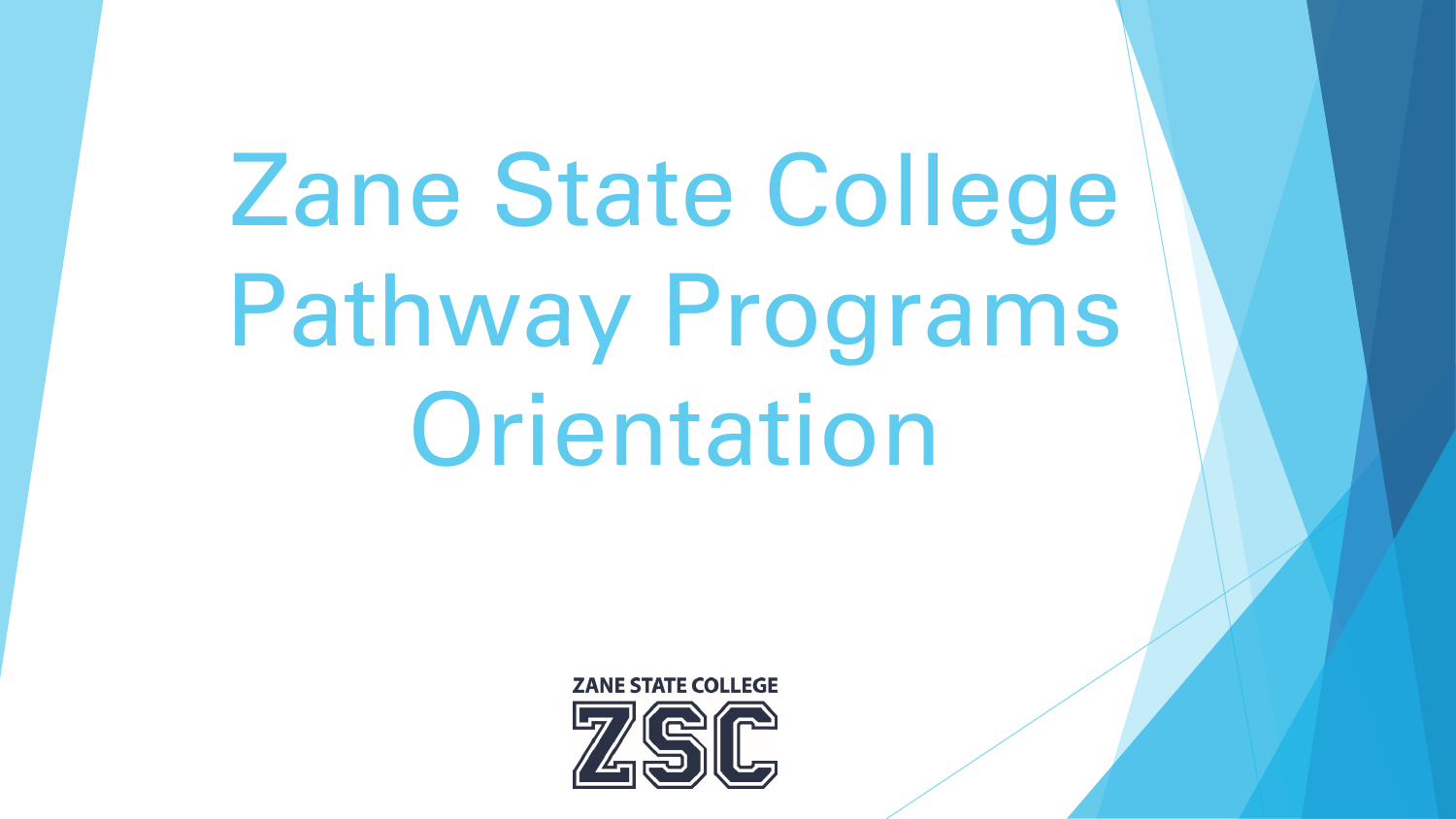

Heather Shepherd Assistant Dean, CCP Office



Kim Atkinson Pathways to Business



Kim Baldwin CCP Advisor



Craig Whitson, Engineering Chair, Pathways Advisor

#### Introductions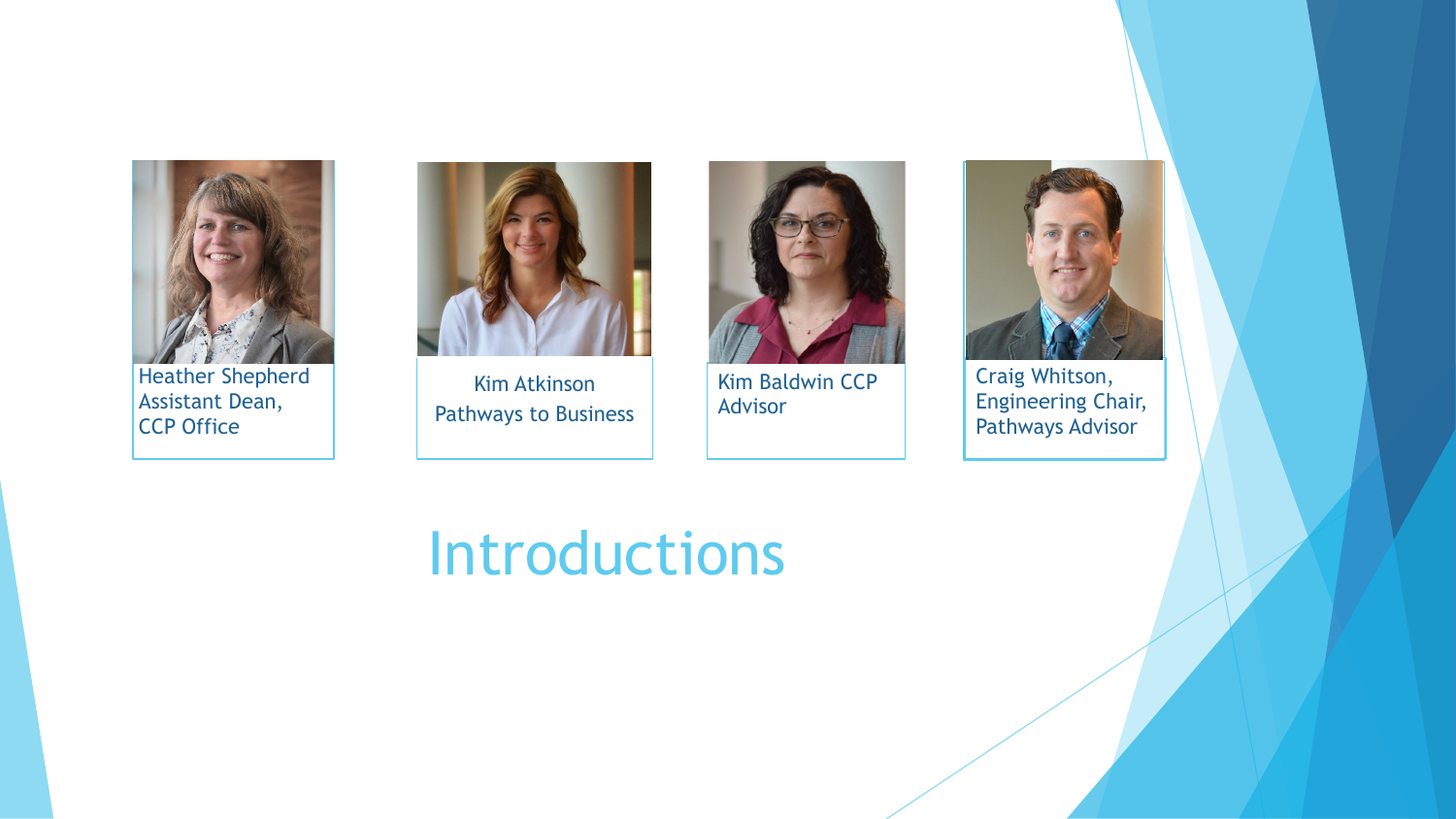#### Orientation Outline

- General CCP Policies & Factors to Consider
- ▶ ZSC Policies and Student Expectations
- **Example 2 Parent and High School Communication**
- **ZSC Resources**
- **Important Student Information**
- ▶ Making the Most of Your ZSC Experience!

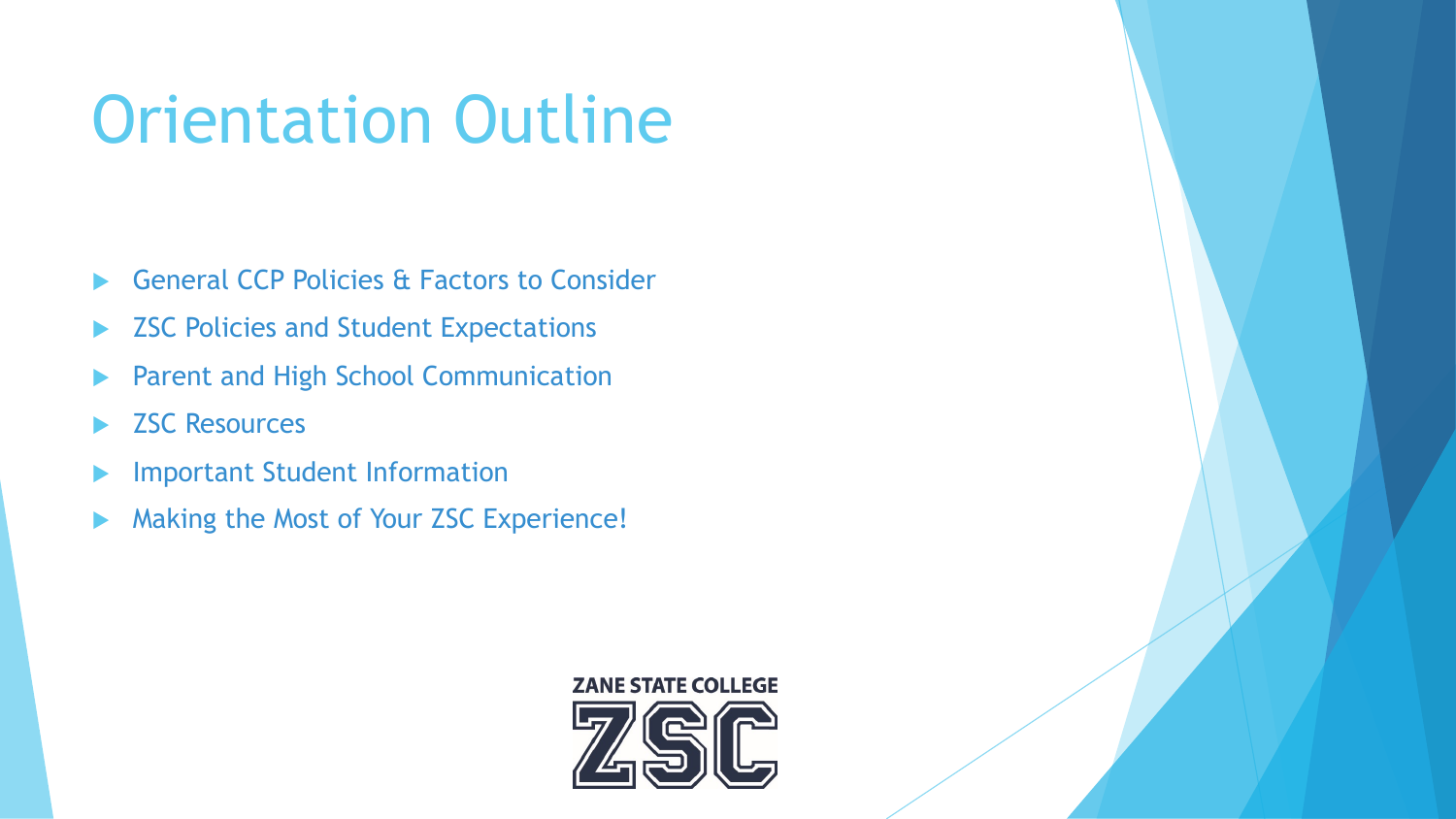# Getting Starte Set your email, Blac and MY Zane State pa

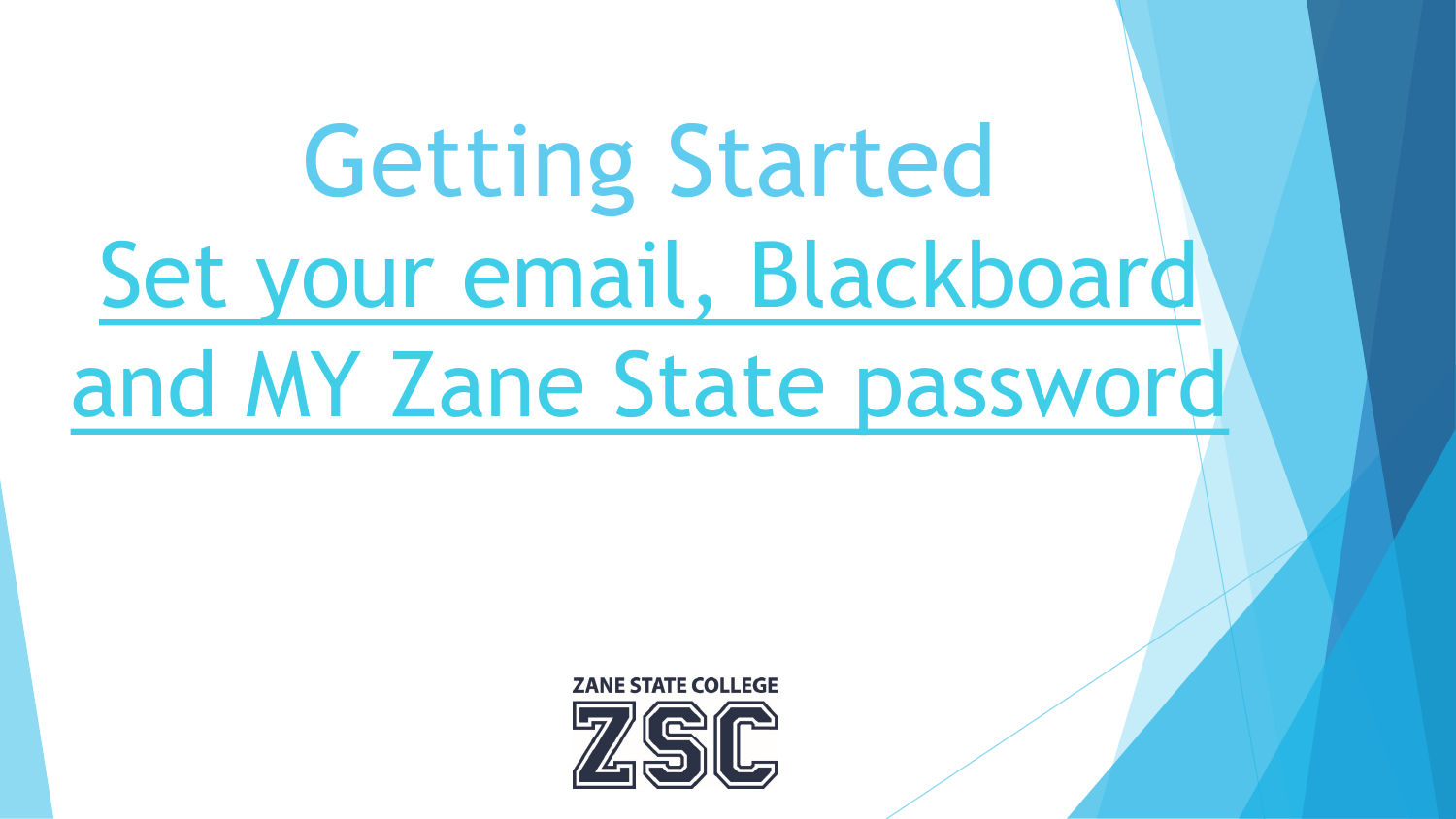# **Tech FAQs**

- $\blacktriangleright$  Accounts
- Multi Factor Authentication
- $My$  ZSC
- Blackboard
- **Microsoft Office**
- $\blacktriangleright$  Email
- $\blacktriangleright$  Printing

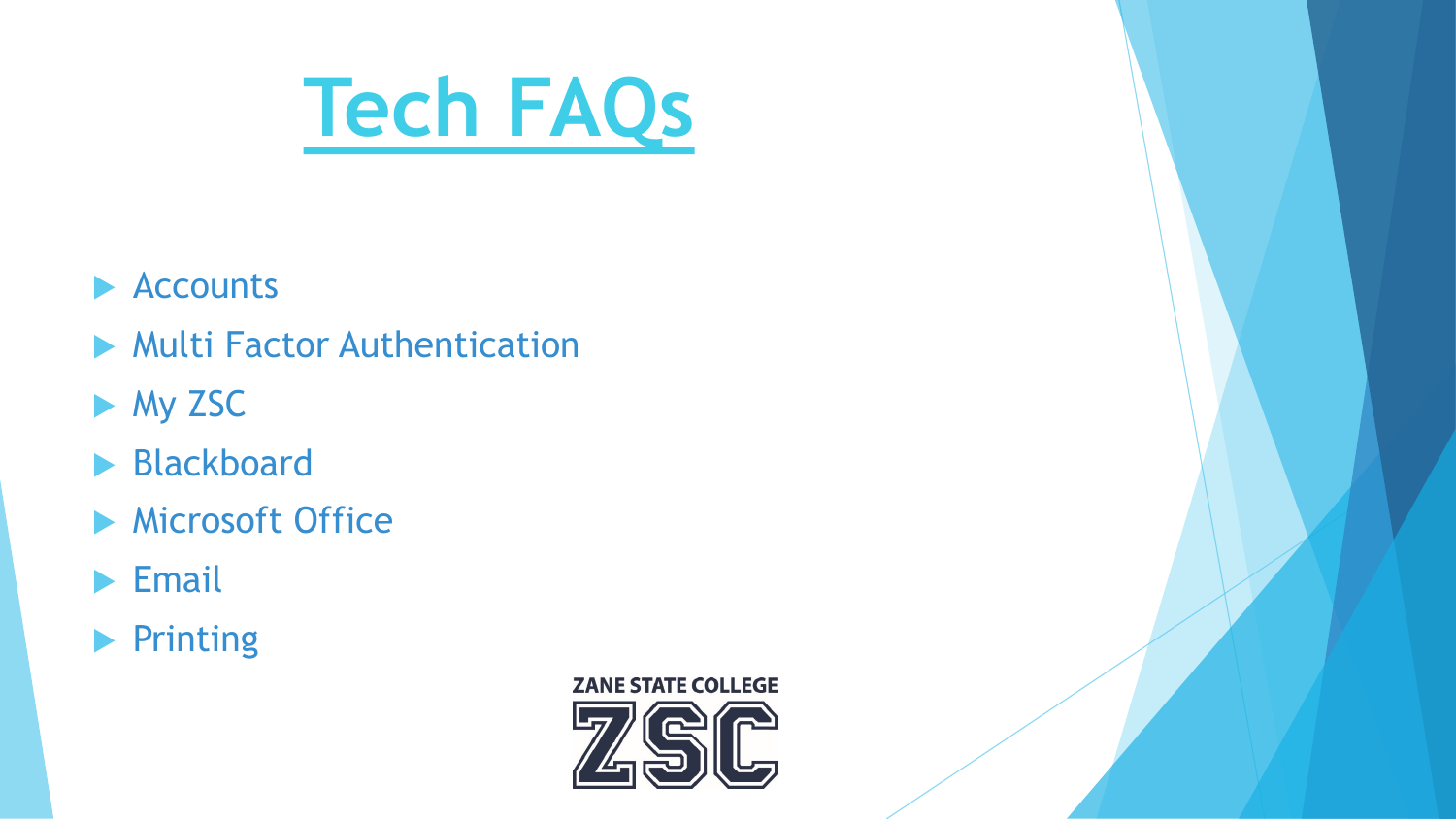CCP Guidelines & Factors to Consider

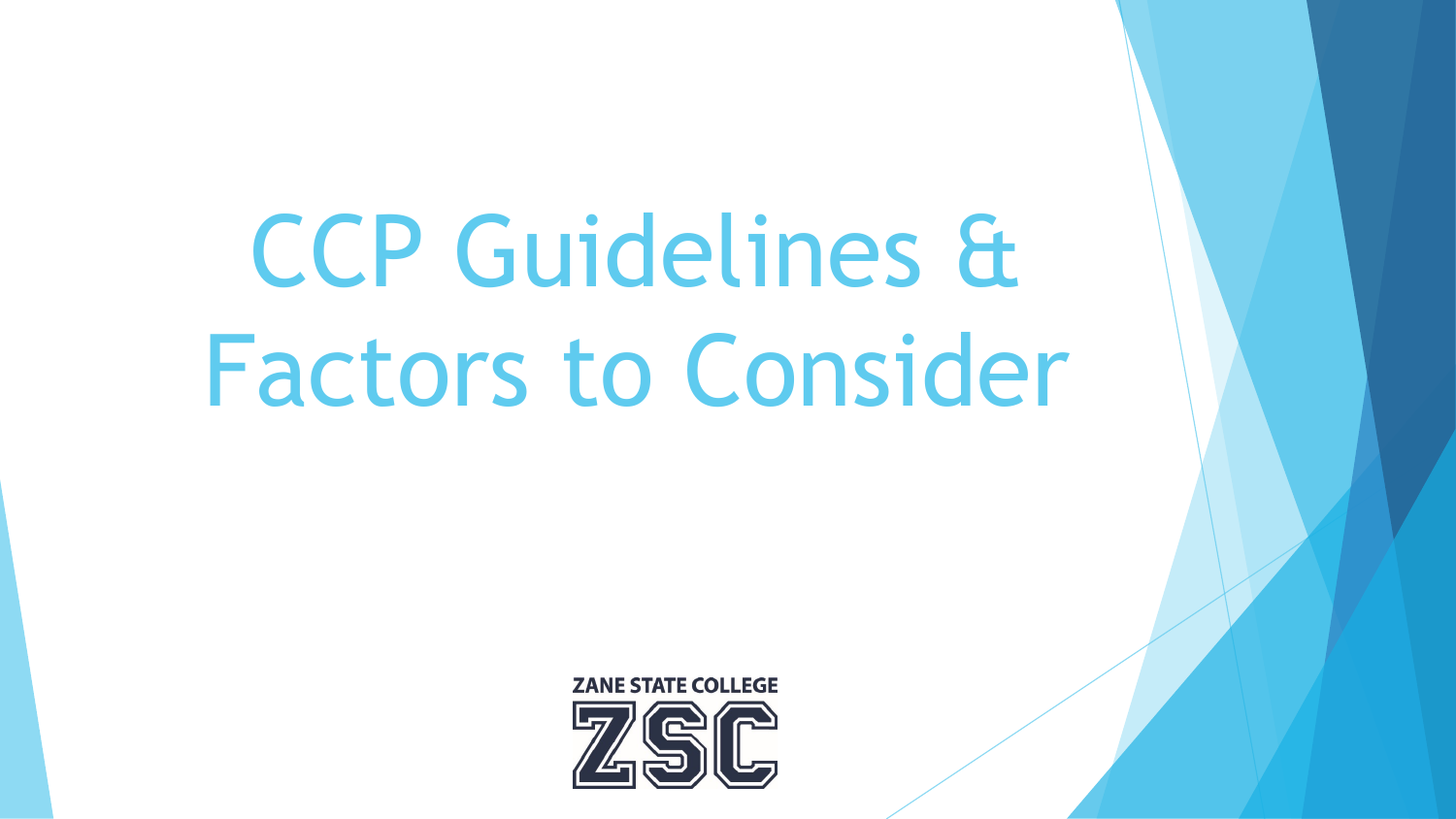## CCP General Guidelines

- $\triangleright$  CCP covers 30 credits per year (for public school
	- $\blacktriangleright$  The year starts in summer
- $\blacktriangleright$  Zane State covers the cost of up to 6 additional through a CCP Completion Scholarship for Pathwa students
	- $\triangleright$  students must maintain at least a 2.5

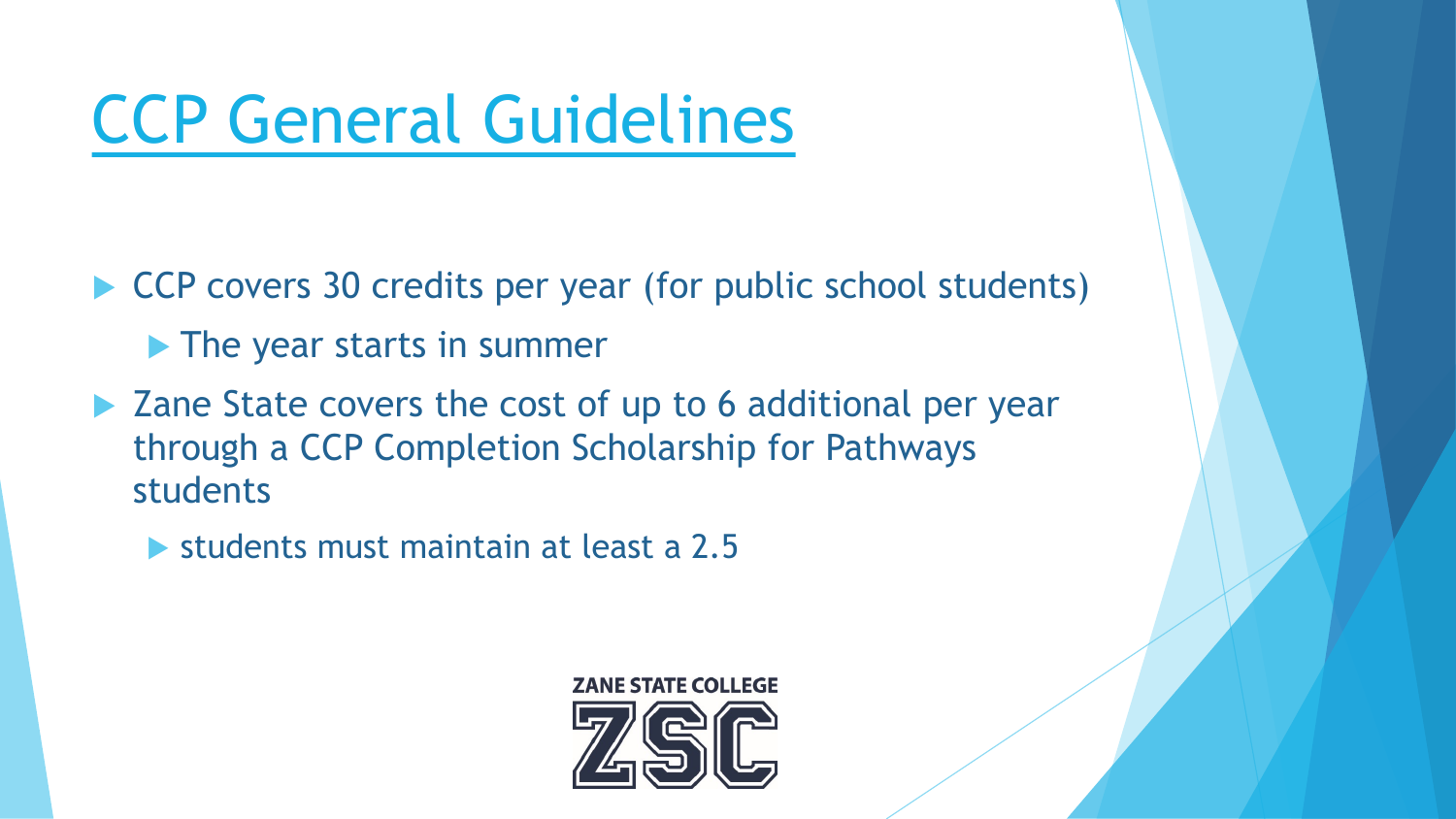## **ODHE Impact of Student Grades**

Drop - Students have until the end of the second week of the drop the class for no grade or financial penalty.

Fall 2022 semester begins 8/22/22. Students can drop a until 9/06/22.

Withdraw - W on the transcript. Students may have to repay the higher school for the class.

- Between 9/07/22 and end of the tenth week.
- Failure to complete withdrawal paperwork will result in y receiving an "F" in the course.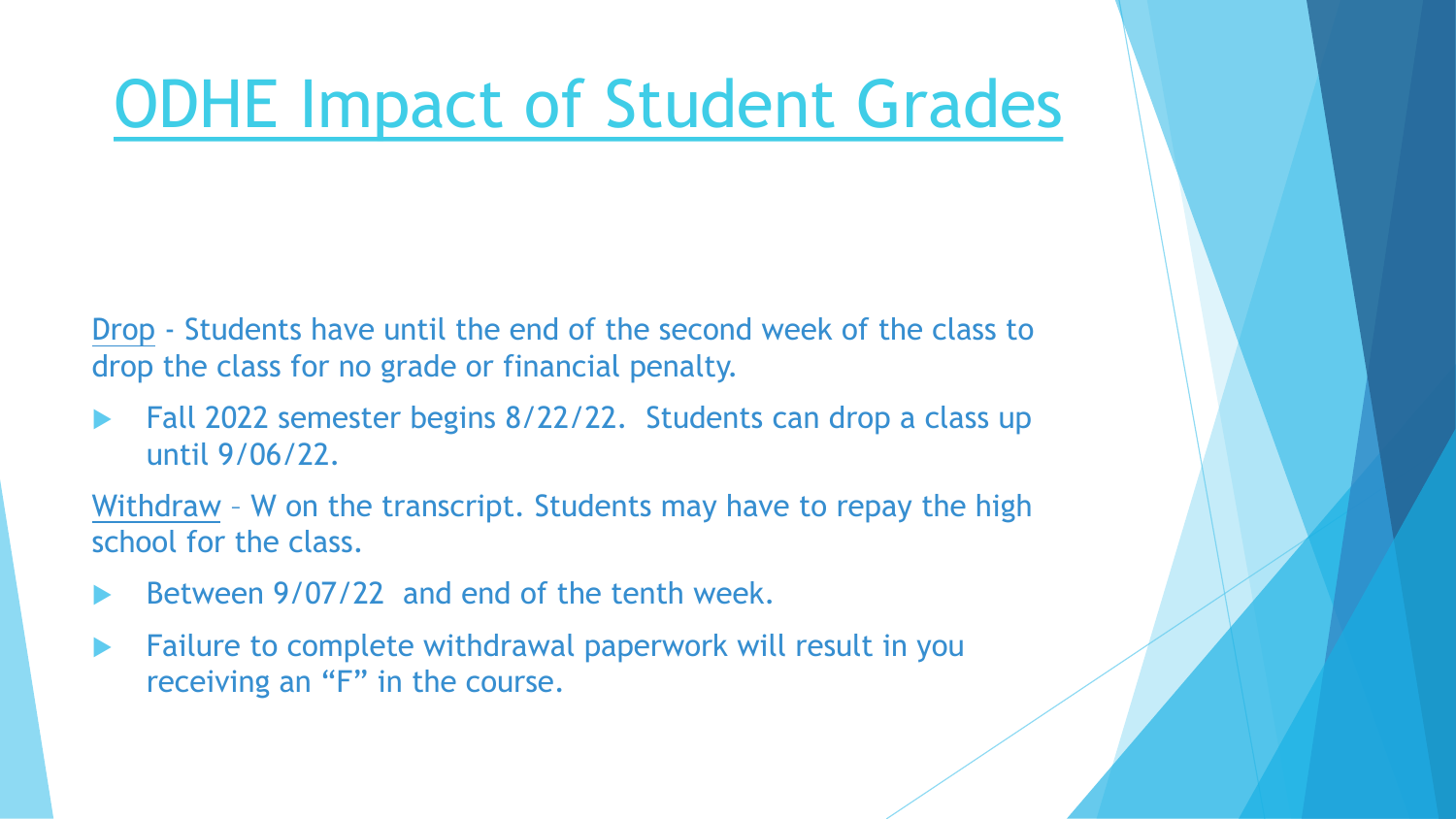#### CCP Probation and Dismissal

 $\blacktriangleright$  A student is placed on CCP probation when the student:

- $\blacktriangleright$  Has earned lower than a cumulative 2.0 GPA in college courses OR
- $\triangleright$  Withdraws from two or more courses in the same term
- $\blacktriangleright$  When on CCP probation, the student:
	- $\blacktriangleright$  May enroll in no more than one college course
	- $\blacktriangleright$  May not enroll in the college course in the same subject in which student previously earned a D or F or received no credit
- $\triangleright$  Student remains on probation until student has improved cumulative GPA states GPA to GPA to GPA states GPA states  $\triangleright$ 2.0 or higher (maximum of two terms as an underperforming stud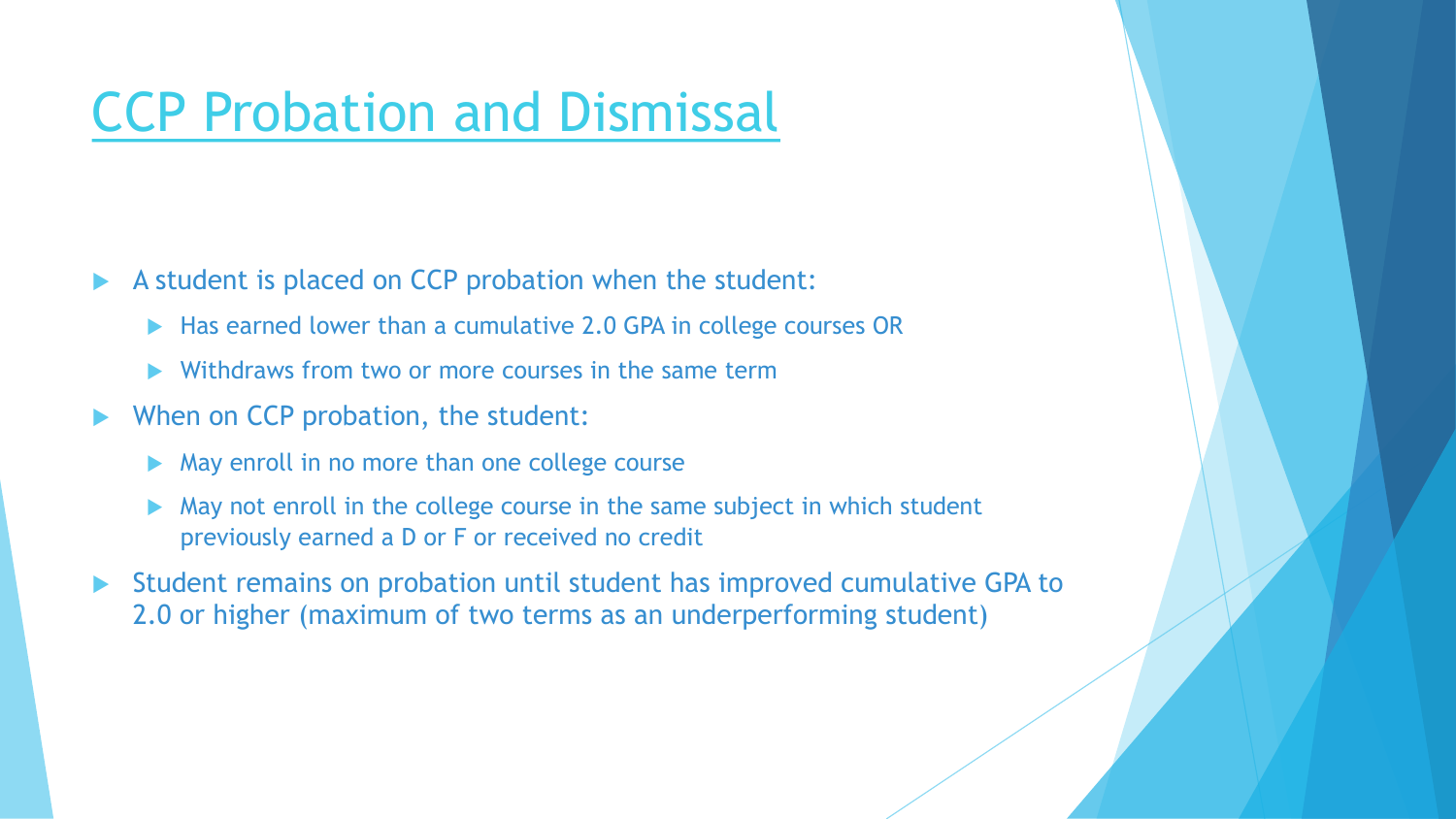#### CCP Probation and Dismissal

- $\blacktriangleright$  A student is placed on CCP Dismissal when the student has met the of CCP Underperforming Student for two consecutive college te
- $\triangleright$  Once dismissed, the student may not enroll in college courses for following college term
- $\blacktriangleright$  After one college term on dismissal, the student may request secondary school to allow student to participate. The high school determine the student
	- $\triangleright$  continues on dismissal
	- $\blacktriangleright$  move to probation
	- $\blacktriangleright$  participate without restrictions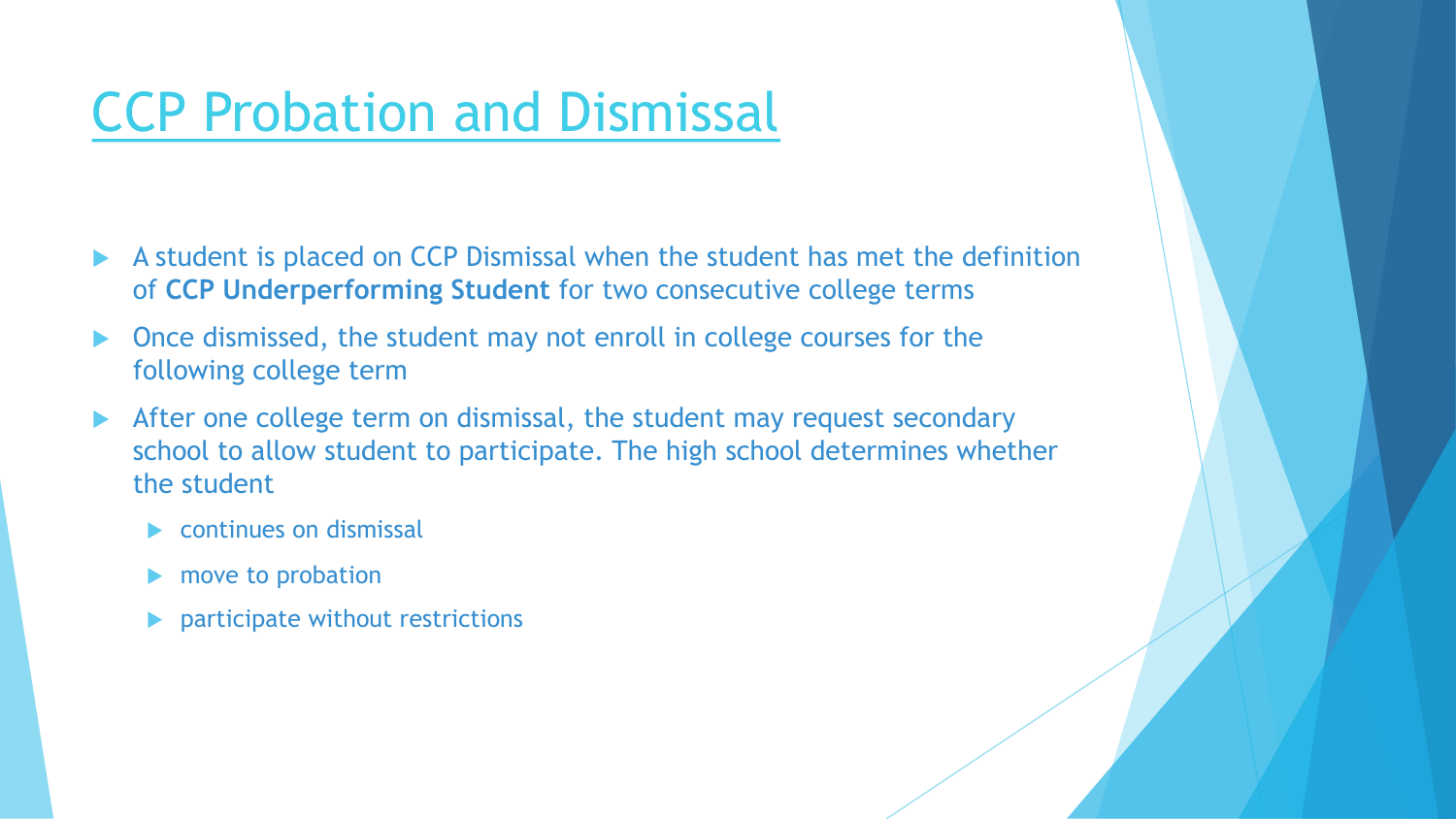### Taking College Level Coursework… ATTENDANCE IS IMPORTANT

**Successful college students attend class.** 

- Follow the Zane State College academic calendar for our classes.
- Most faculty take class attendance, track tardiness and include attendance in the final grade.
- Should you have to miss class, contact your instructor.

Consider this your JOB!

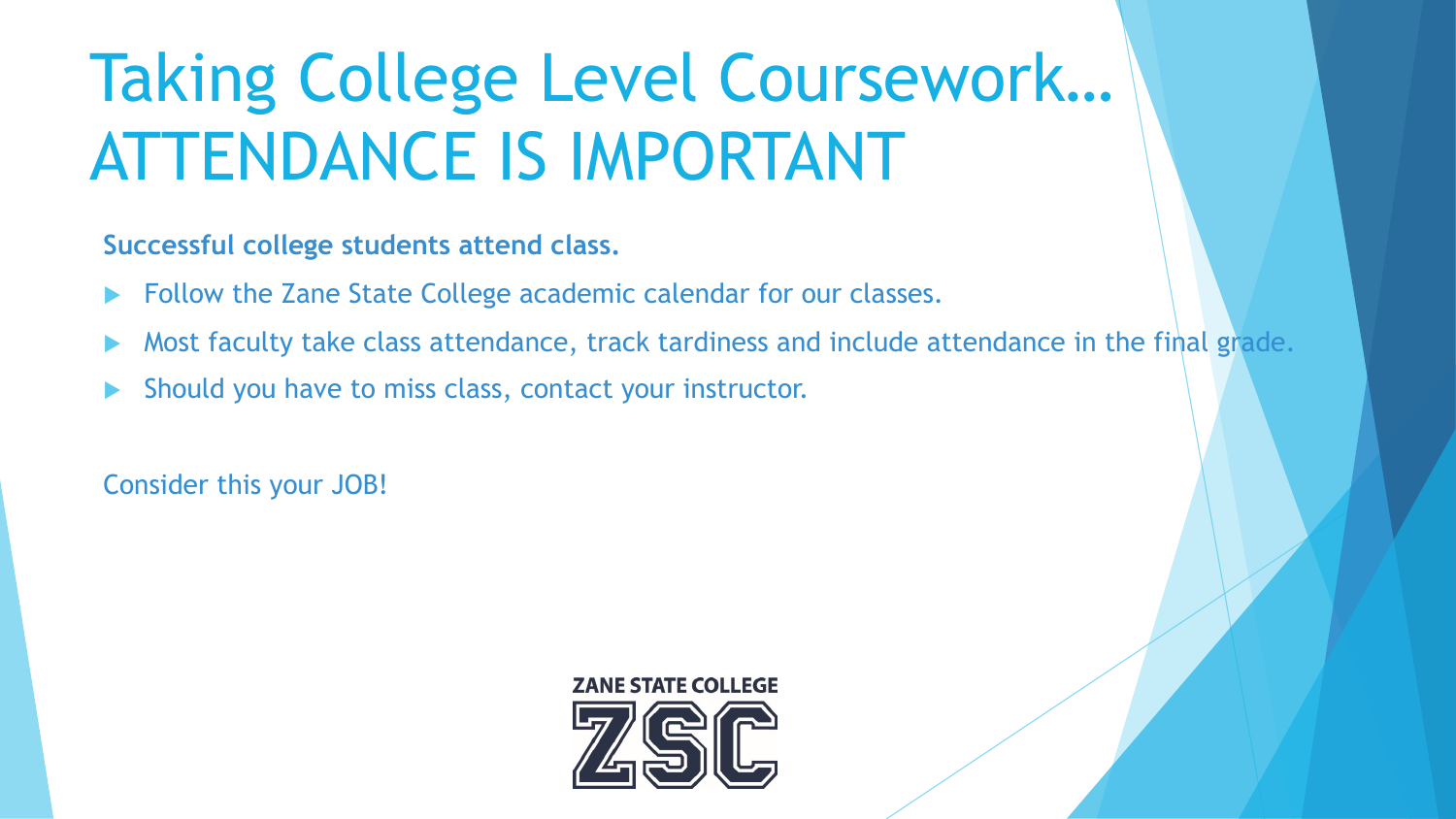## [How can students](https://my.zanestate.edu/ics/) stay infor about homework and final grades?

- u **Blackboard**: Instructor administered
- ▶ My ZSC: Zane State College administered https://my.zanestate.edu/ics/
- $\blacktriangleright$  Students will have passwords
- $\triangleright$  Communicate with your professor

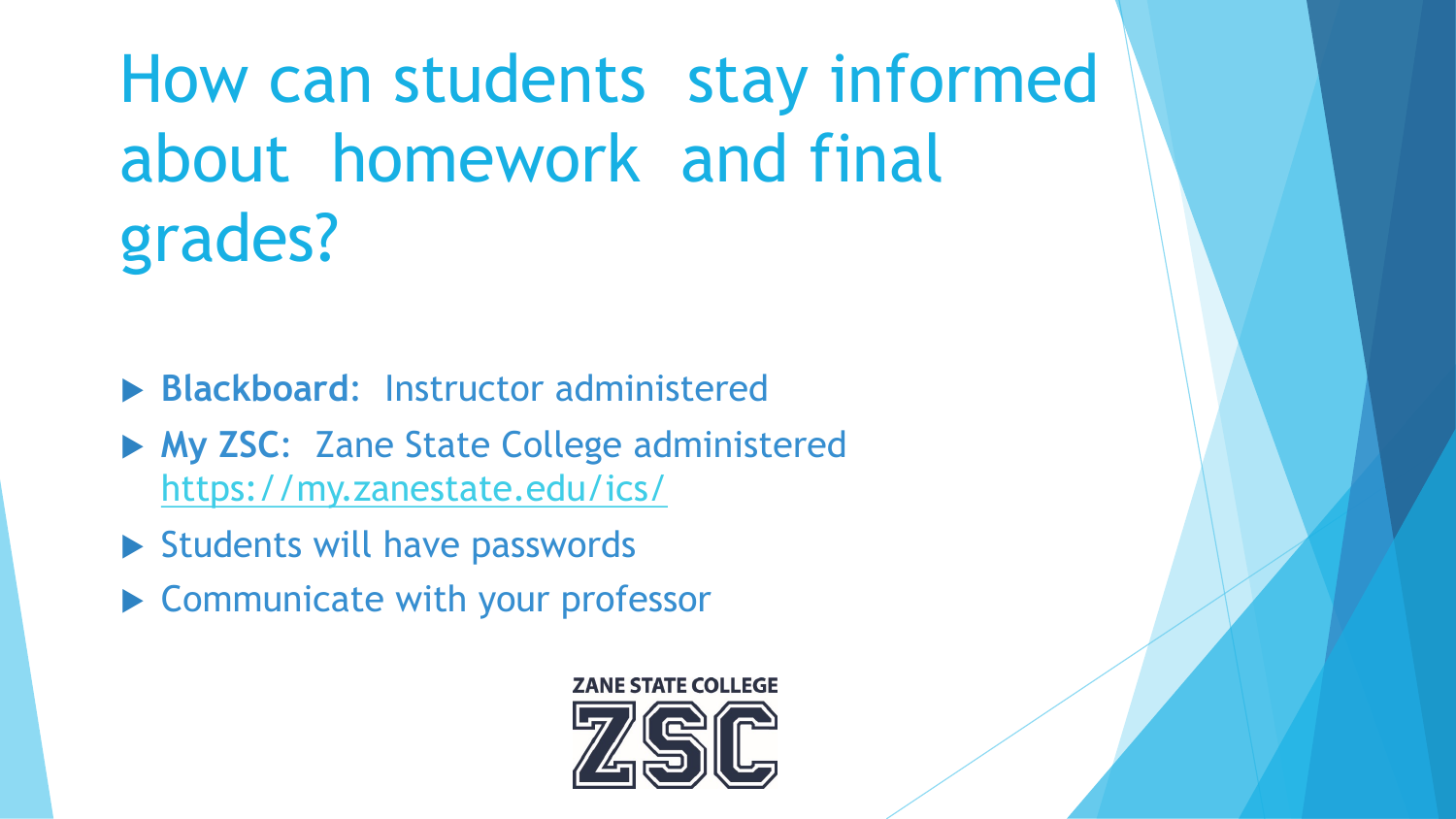How can students find out about what's going on at the home high school?

- **Visit home high school** websites regularly
- **VISIT CHECK IN WITH YOUR SCHOOL COUNSELOR**

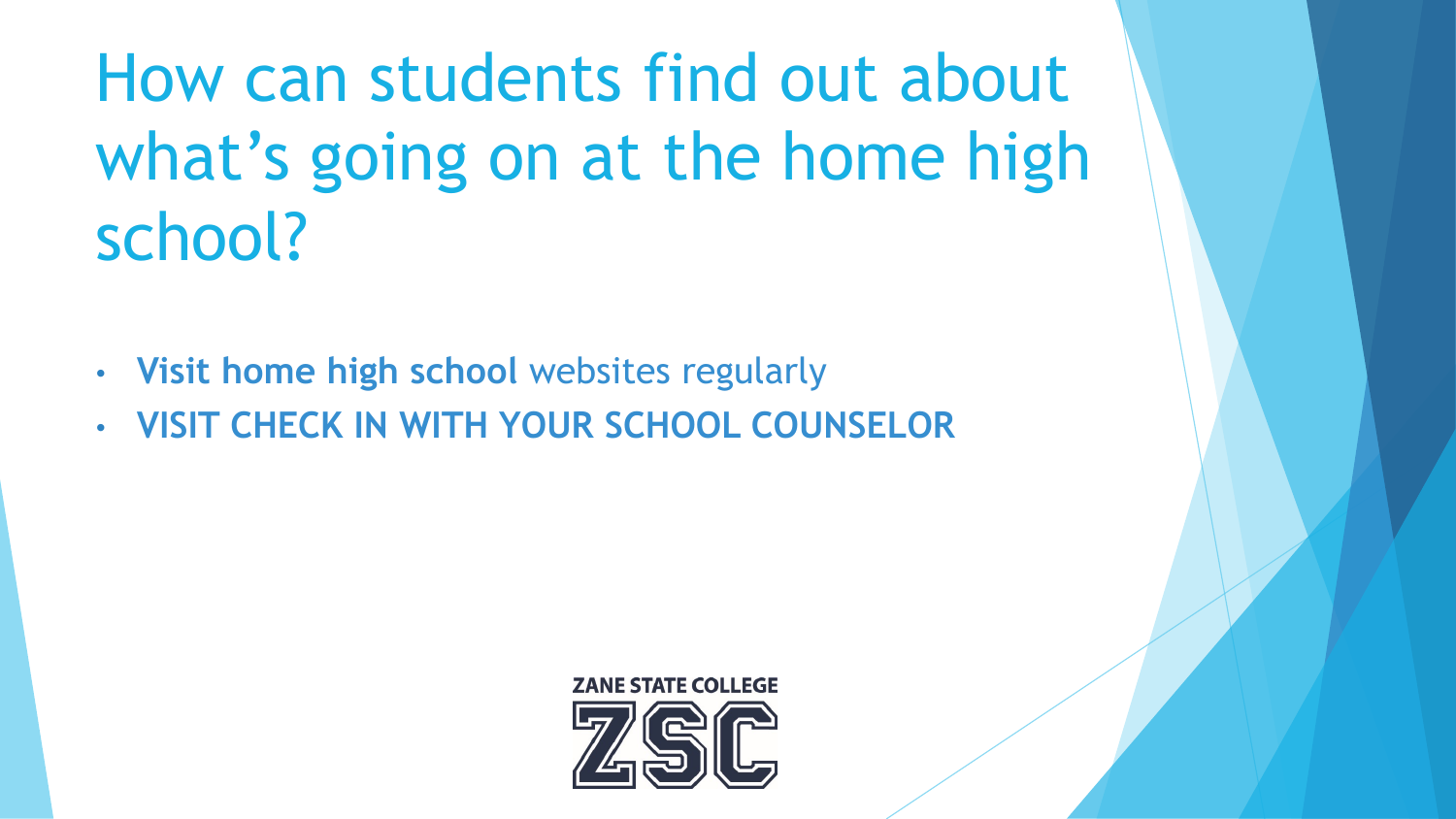#### **Textbooks**

 $\triangleright$  Student pick up their textbooks and laptop on Welcome Day August 17  $\blacktriangleright$  Return textbooks to the Bookstore Finals week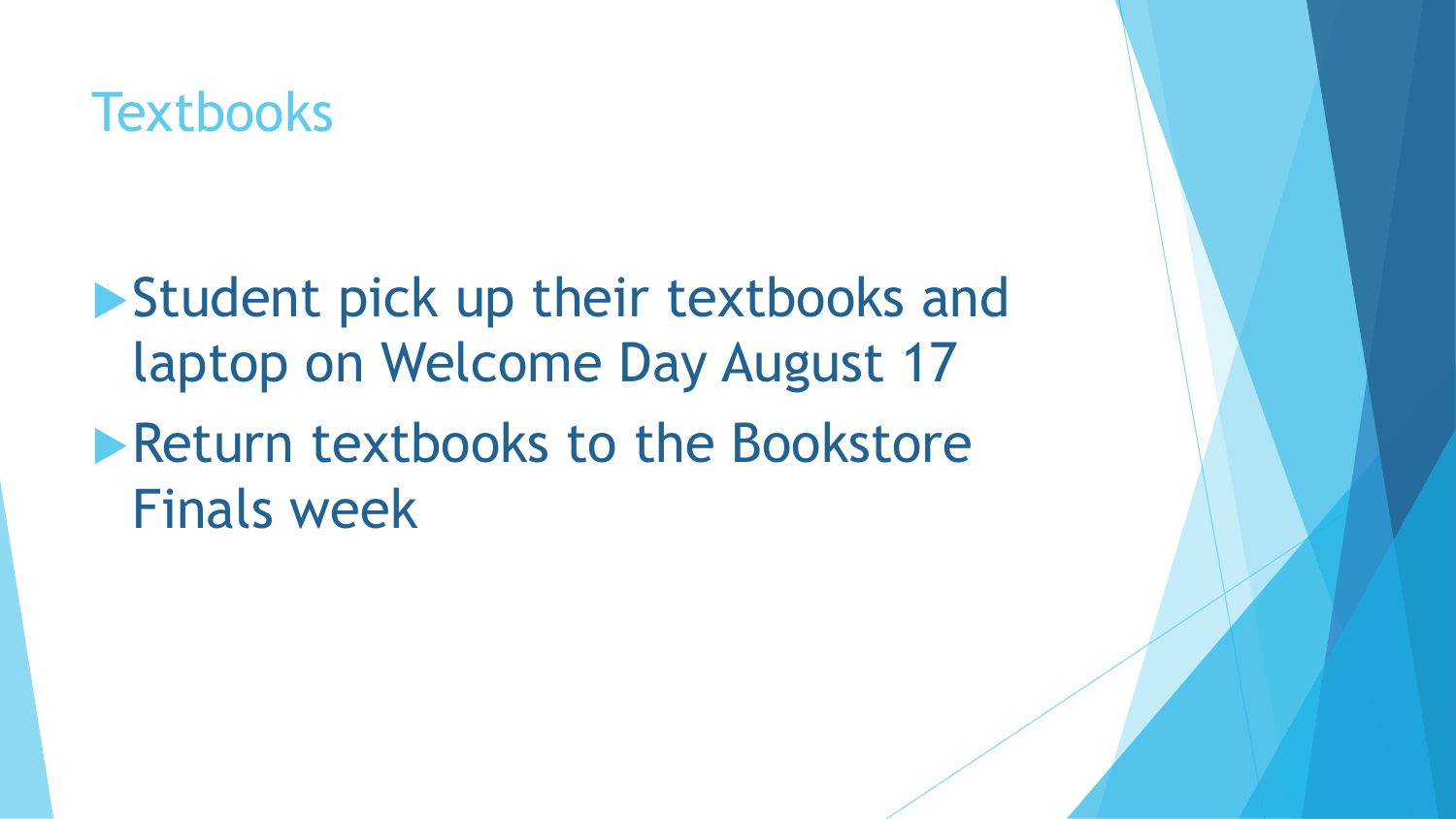#### **Student ID**

#### **Once you are registered for classes, to the Technology Solutions Center in College Hall to have your ID created**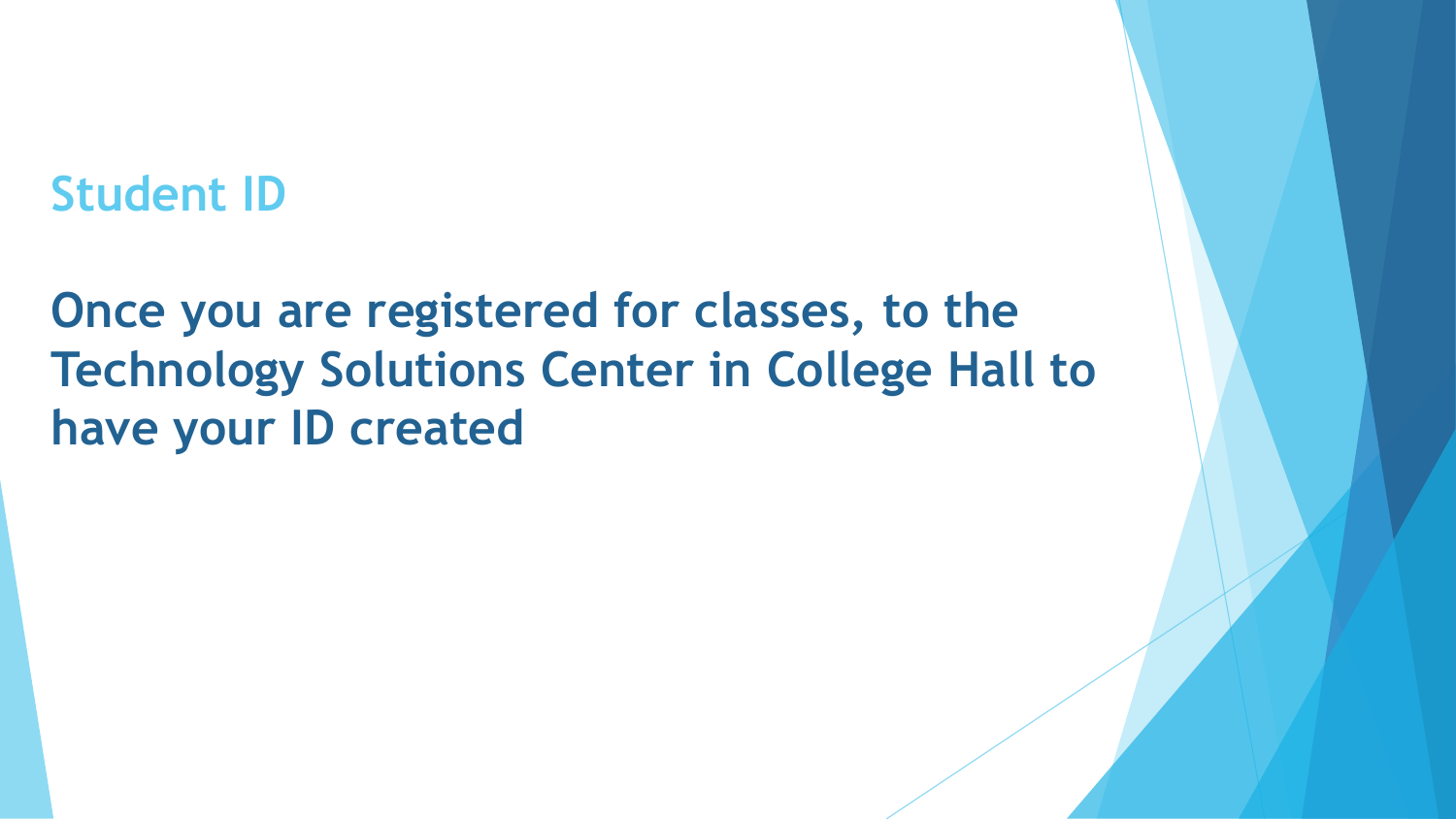When do students start class? First year experience courses start (Welcome Day) Fall: August 17

> Full Term Classes Fall: August 22

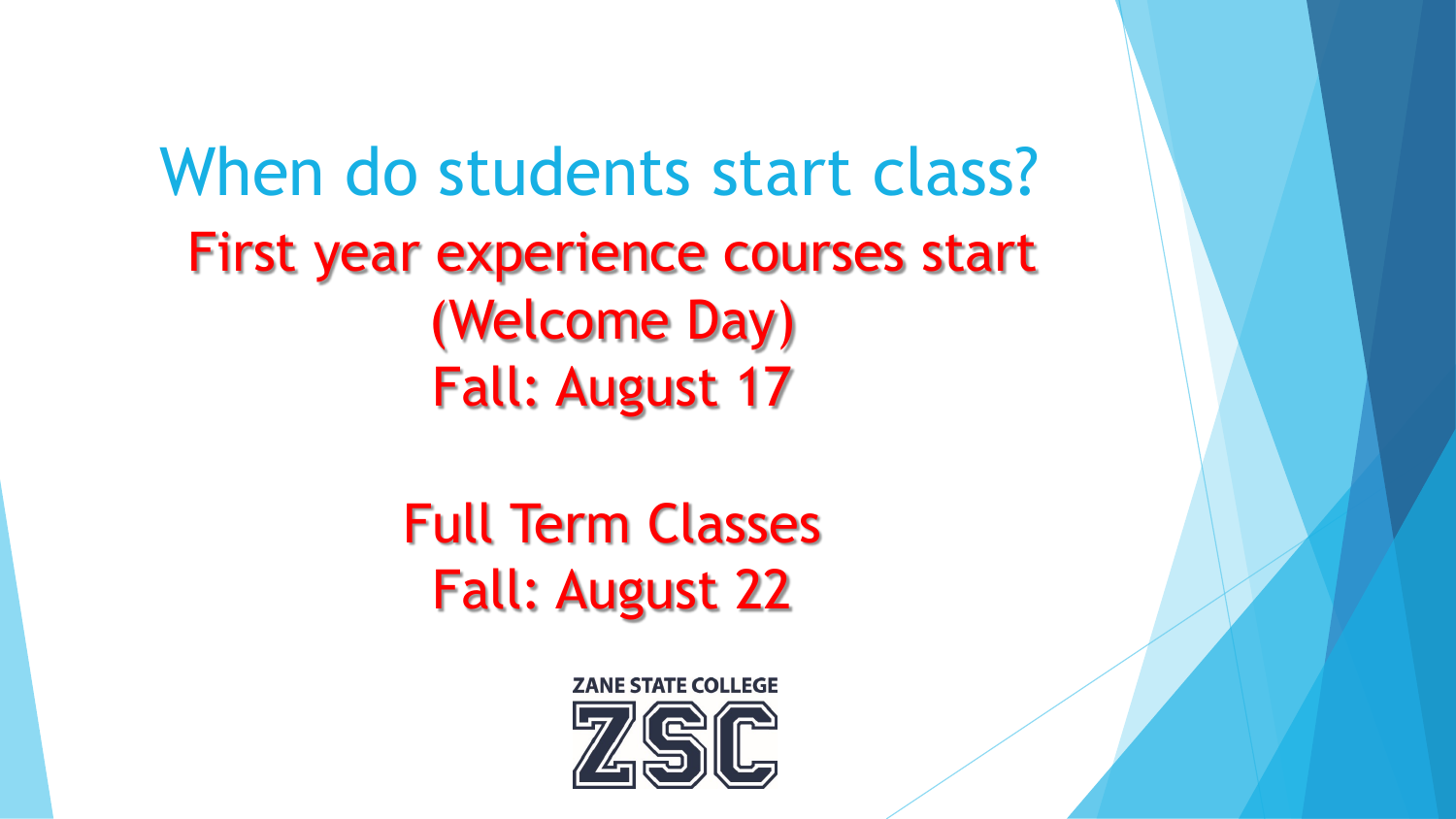**All CCP students must follow ZSC Student Code of C found in the Student Handbook**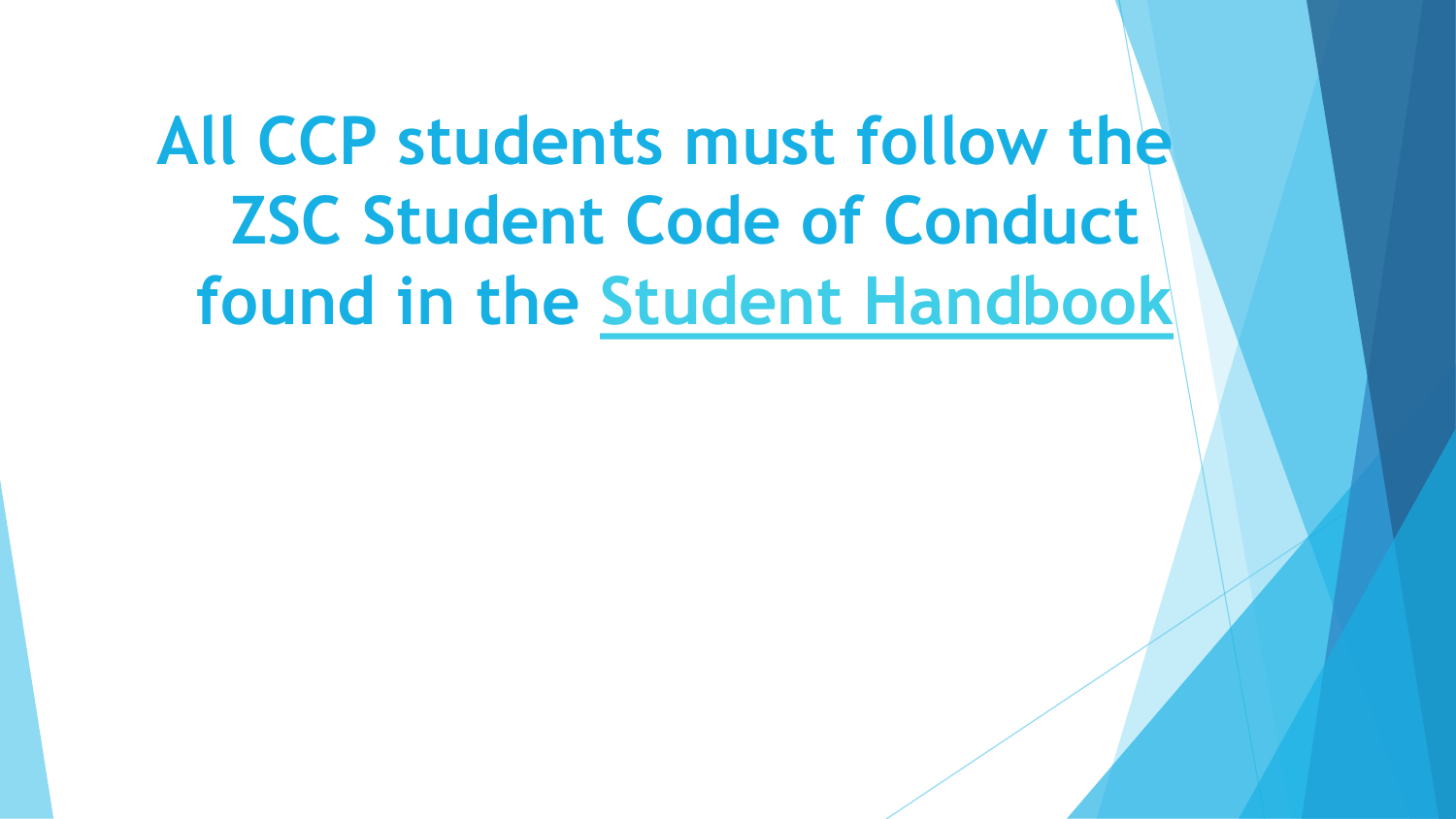### Unacceptable student behavior

- § Cheating/ plagiarism
- § cell phone use (including texting)
- Internet usage not assigned by the instructor.
- disorderly conduct
- § bullying (including cyber-bullying)
- disrespectful behavior or attitude
- disrupting class
- destroying property
- reckless driving etc.

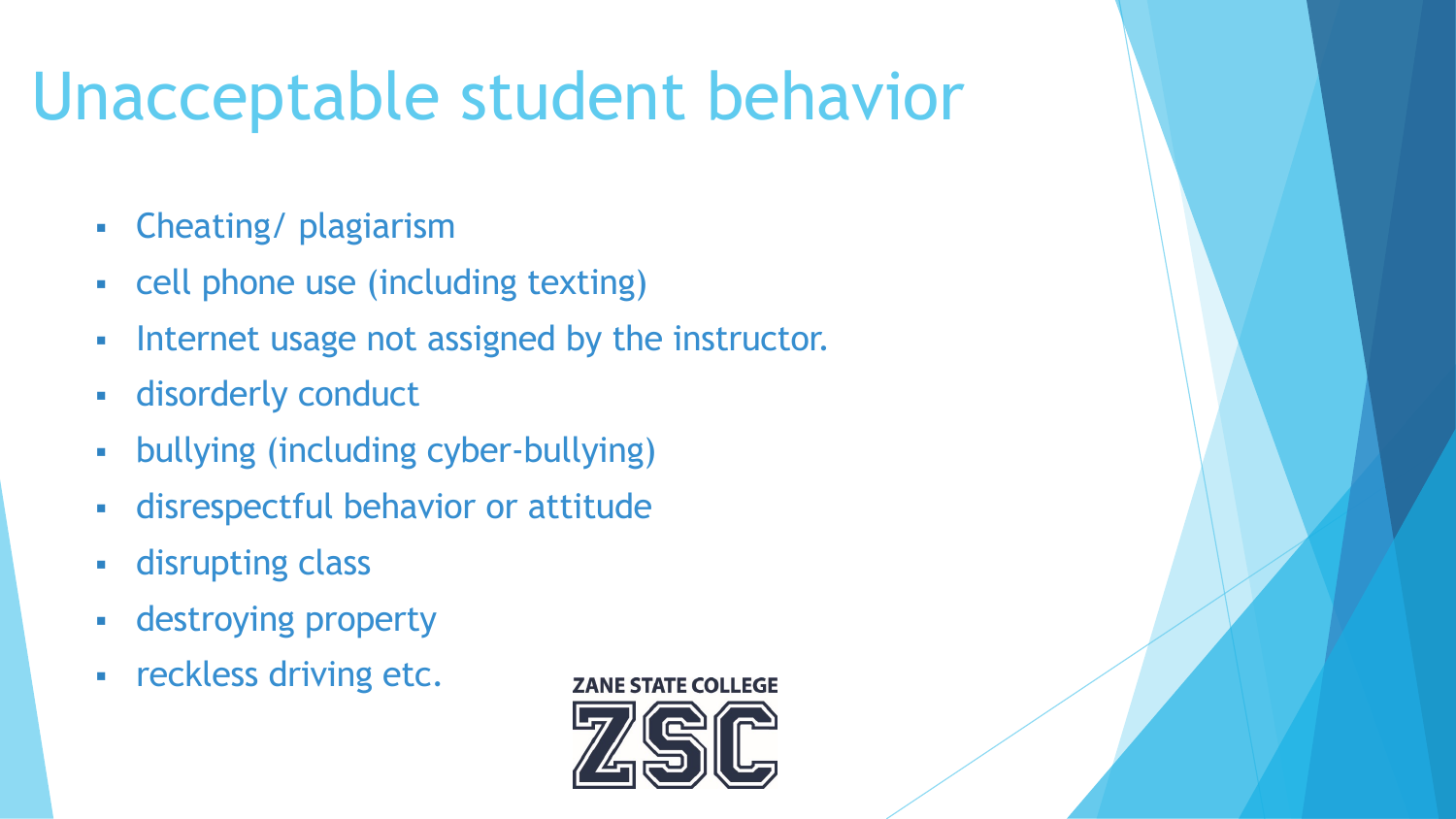### Who do I contact for question concerns or information?

Heather Shepherd Assistant Dean, College Credit Plus hshepherd@zanestate.edu

Your School Counselor

Your Faculty Advisor

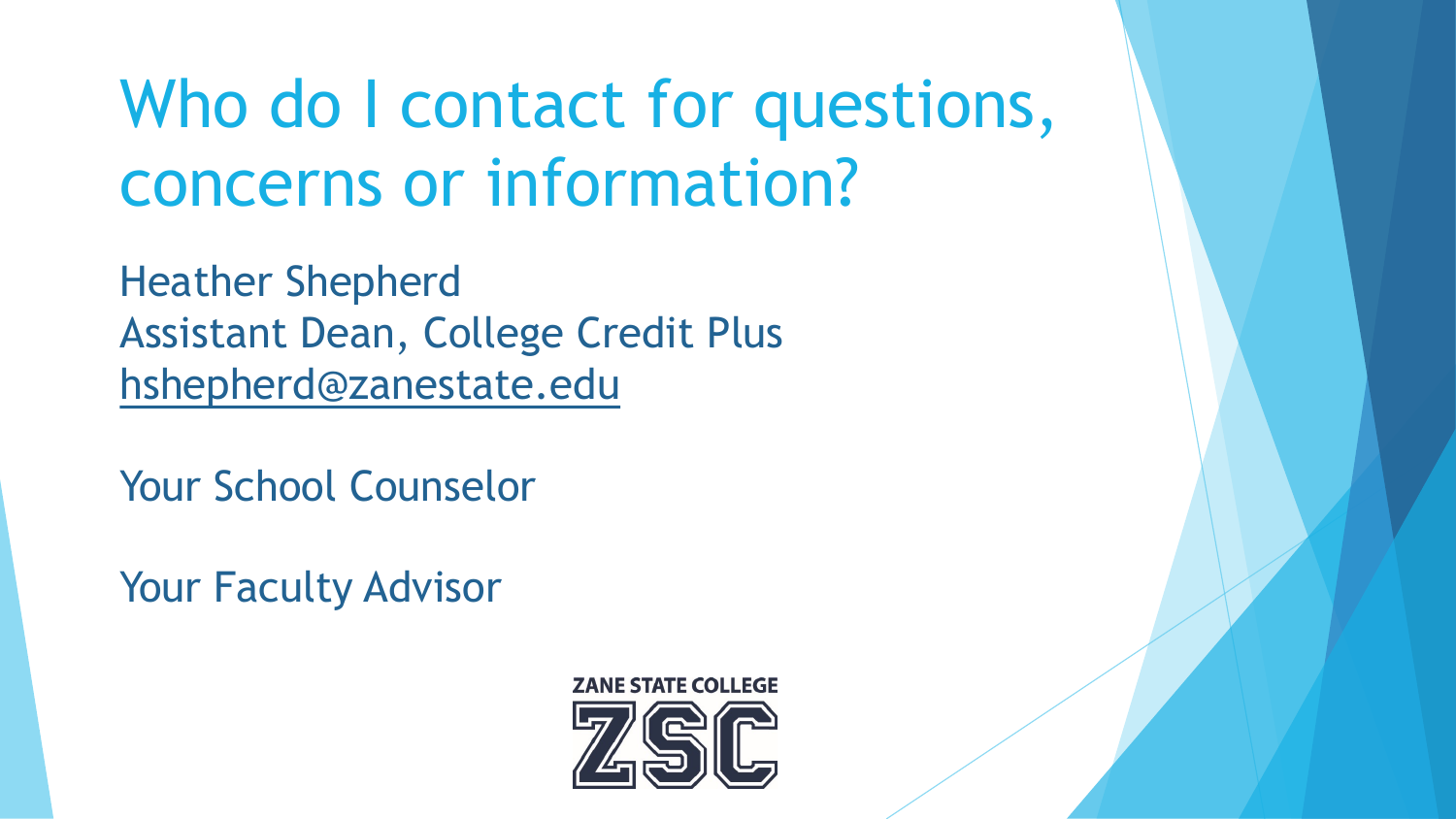### Services and Support are Avail

- $\blacktriangleright$  Academic Advising
- **Muskingum YMCA**
- $\blacktriangleright$  Blackboard
- $\blacktriangleright$  My ZSC
- **Professional Tutoring**
- **Peer Tutoring**
- **Personal Counseling**

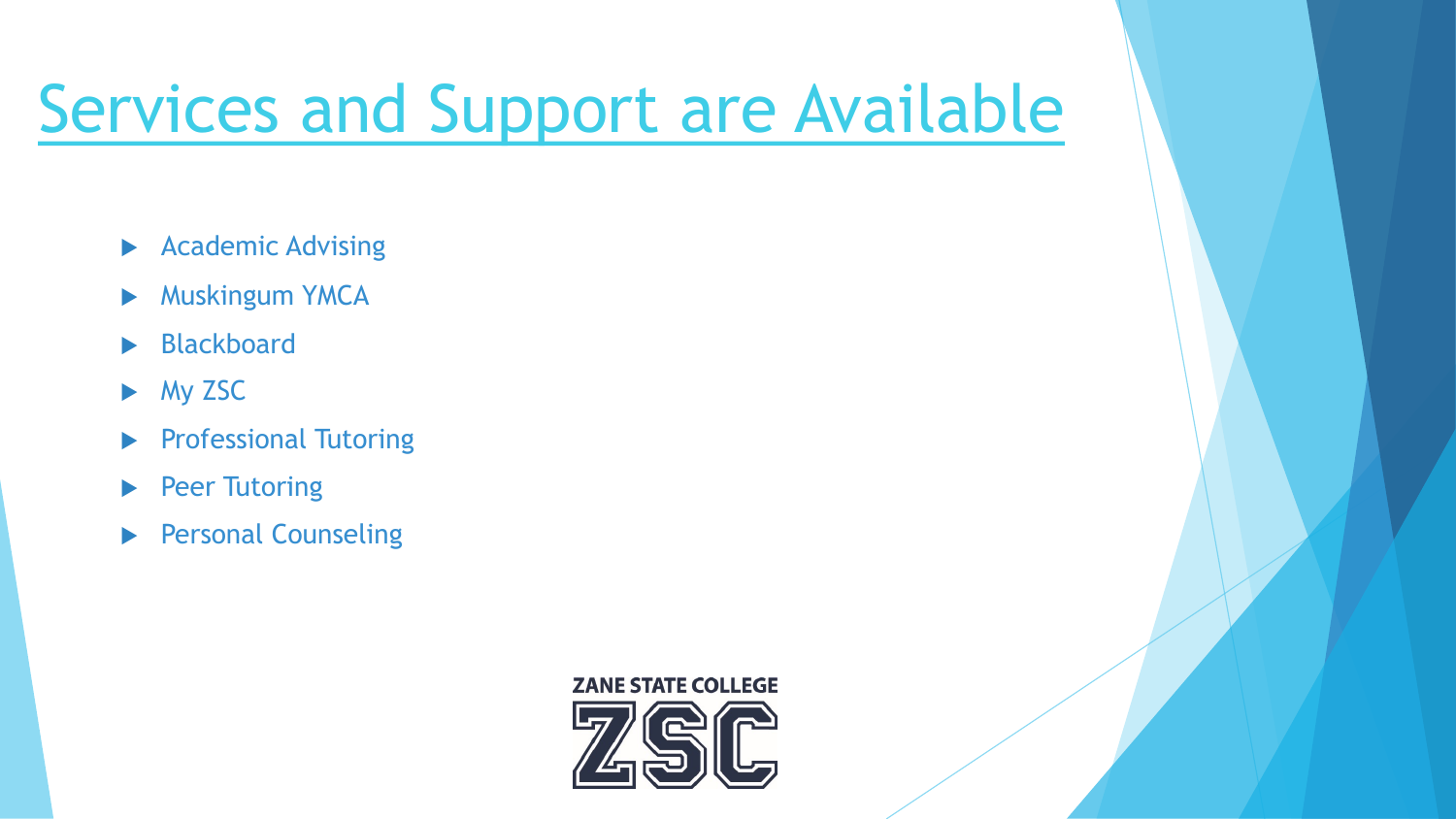

#### Zanesville - Main Campus Map Key

- $^{\circ}$ College Hall
- $^{\circledR}$ One Stop for Student Services (admissions)
- $\circledcirc$ Holdren Watton Law Laboratory
- $^{\circ}$ **Health Science Hall**
- $\circledcirc$ Muskingum Recreation Center
- $\circledcirc$ **Littick Hall**
- $\odot$ **Sporting Fields**
- $\circledcirc$ Collegial Woods (exercise trail)
- $\circledcirc$ Rogge Pavilion (outdoor study area)
- $\circledR$ **Campus Safety**
- $^{\circ}$ The Campus Center
- $\circledR$ Cafeteria
- 13 **Bookstore**
- $\circledR$ **Campus Quad**
- $<sup>③</sup>$ </sup> Herrold Hall (library)
- $<sup>16</sup>$ </sup> Advanced Science and Technology Center

 $p =$  parking

#### ZANE STATE COLLEGE



#### Zanesville Campus

Zanesville, OH 43701

#### **Driving Directions** From West

- 1. East on 1-70 toward Zanesville
- Take exit 153 toward OH-146 W/State St.  $2.$
- Take the first left onto Jackson St. з.
- Take the first left onto State St. 4.
- Stay straight to go onto Blue Ave. 5.
- Turn left onto OH-146/Newark Rd. 6.
- 7. Turn right onto Campus at traffic light; or turn left at light to go to the Advanced Science and Technology Center

#### From East

- 1. West on 1-70 toward Zanesville
- 2. Exit at State St. (Exit 153A)
- Right at exit onto State St. which becomes Blue Ave. 3.
- 4. Turn left onto OH-146/Newark Rd.
- 5. Turn right onto Campus at traffic light; or turn left at light to go to the Advanced Science and Technology Center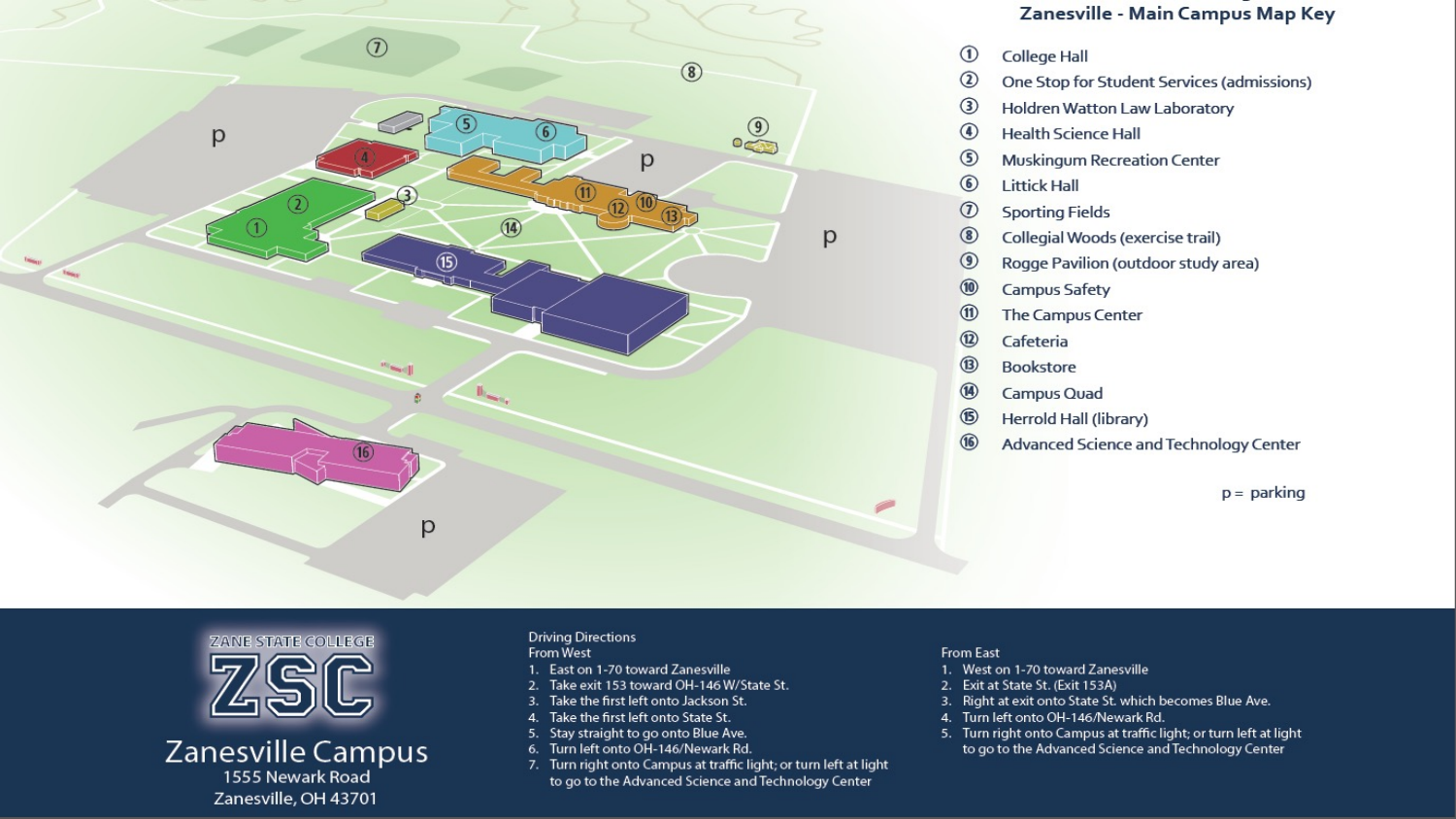## College Credit Plus – Parents' Guide

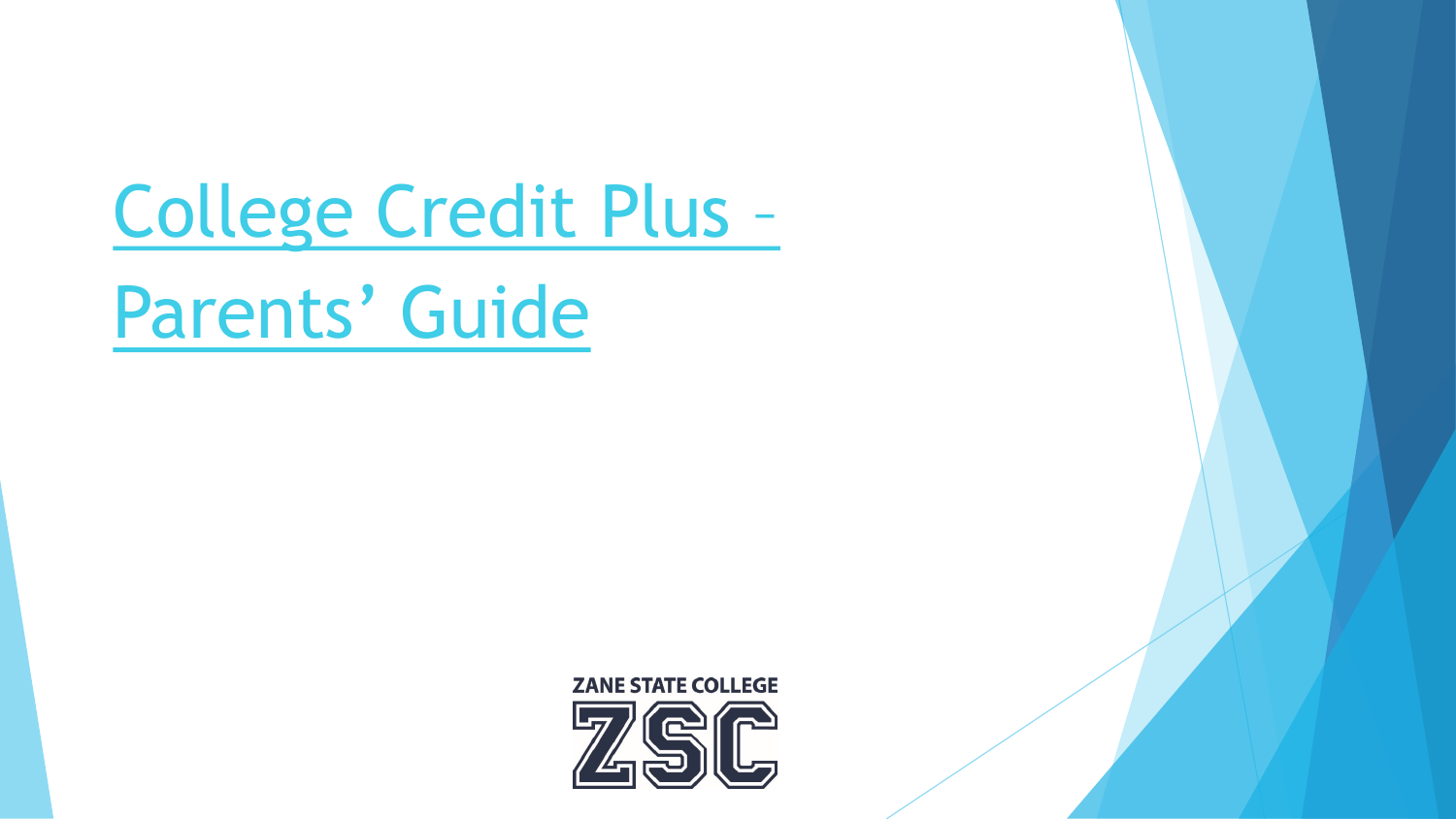#### Parents: How can you support your student in making this transition to college?

- Don't assume that no news is good news.
- Understand that learning & communication is the **student's responsibility!!!**
- It is okay to struggle. Failing is part of learning.
- Help your student create and keep a schedule
- Email or call Heather with concerns (make sure your student has filed a FERPA form with the college. We will complete these on Welcome Day).

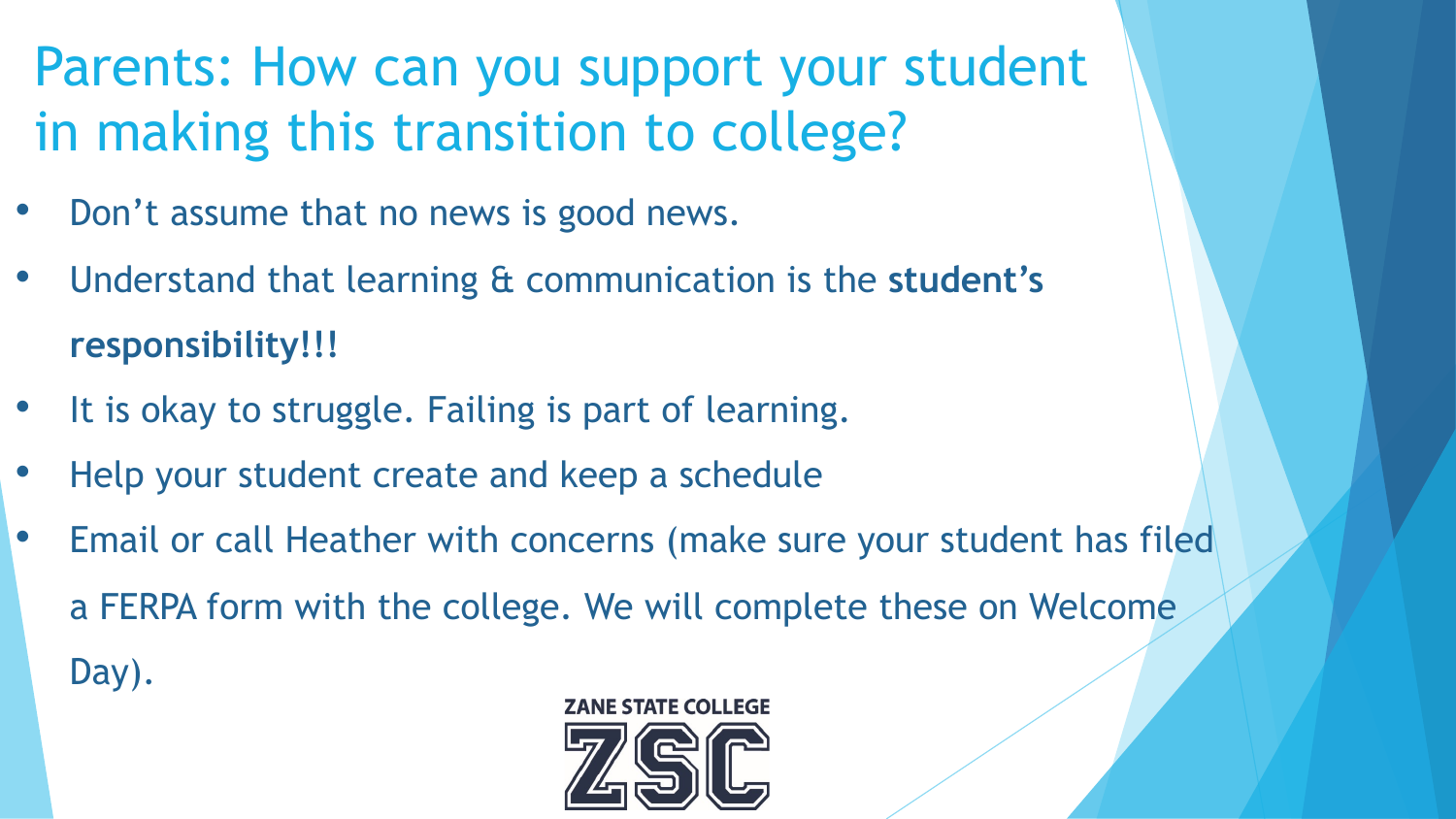#### Parents should not contact the instructor directly?

**College faculty do not communicate with parents.** Communication about a student's progress in college classes is the responsibility of the student. Privacy laws limit the amount of information a college representative can provide.

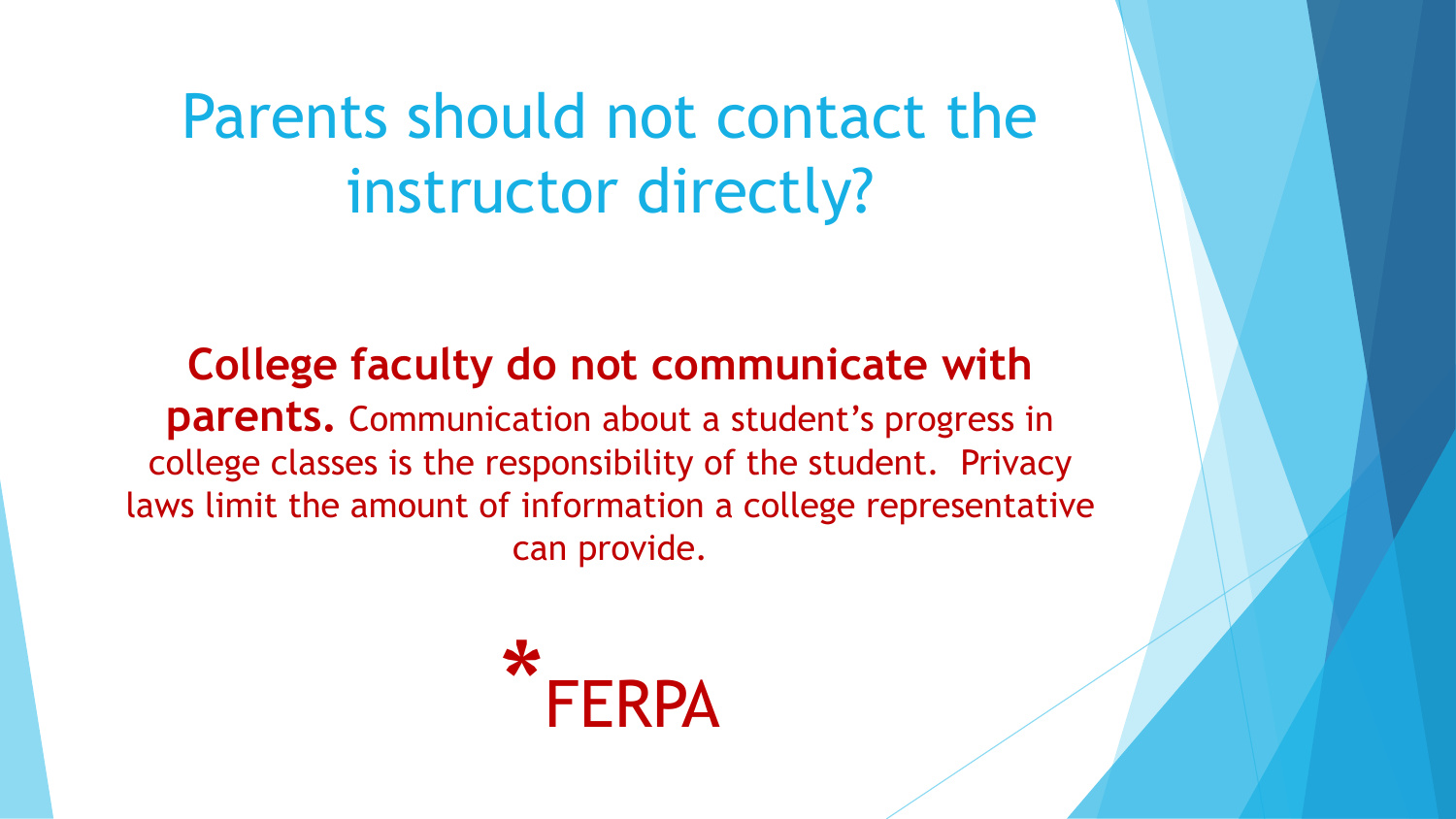# Transfer Options

- Will my credits transfer?
- This depends on:
- •The progr[am](https://transfercredit.ohio.gov/pg_20?526072149394)
- •The college
- •The courses
- •OTM (Ohio Transfer Module)
- •TAG (Transfer Assurance Guarantee)

https://transfercredit.ohio.gov/pg\_20?